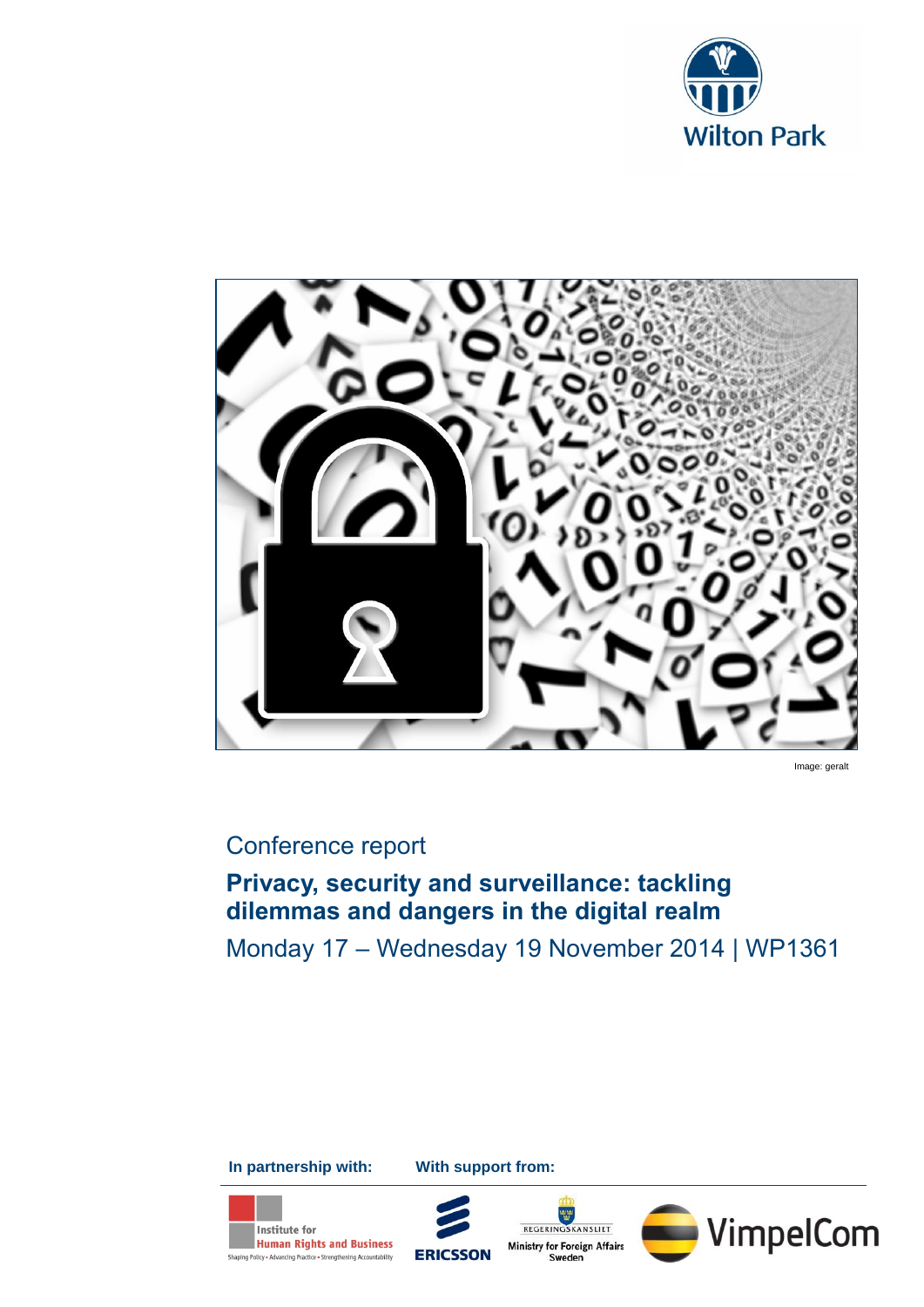

## Conference report

## **Privacy, security and surveillance: tackling dilemmas and dangers in the digital realm**

## Monday 17 – Wednesday 19 November 2014 | WP1361

### **Introduction**

The Wilton Park conference brought together international experts from government, business and civil society to discuss the challenges of privacy, security and surveillance in the digital realm and to explore possible ways forward. The discussion included export control, mass surveillance and the challenges business operations face in high-risk countries.

The relationship between national security and the privacy and human rights of individuals is complex. A vigorous debate has been prompted by the June 2013 release of documents by former US National Security Agency (NSA) contractor Edward Snowden, revealing the methods by which intelligence agencies in the UK and the US gathered, collected and shared data.

These revelations have raised fundamental questions about privacy and security in many fora. There are strong views among government, business and civil society about the application of measures to ensure safety and security and protect privacy in the digital realm.

The rights to security and privacy are intertwined. It can be argued that there is no respect for human rights in the absence of a secure society, and no security without respect for human rights. Governments have a duty to protect citizens from terrorism and other threats, but in so doing the utmost care should be taken to ensure that fundamental freedoms are not compromised. Where they are circumscribed, such acts should be legal, temporary, and overseen by appropriate authorities accountable to the public.

This debate is important and timely. Technological advancements to facilitate increased communications are fast moving, with industry undergoing rapid digital transformation. The amount of data collected, stored and available is growing exponentially and states are attempting to keep pace with change. Vast quantities of information are now stored in the "cloud," under the control of private and sometimes public corporations. This is often without clear lines of authority and responsibility, governing who has access to the data and for what reason.

There is an urgent need to address the issue of data collection and retention by governments and companies. Legal frameworks should ensure that individuals know what information is being collected and what it is used for. Where surveillance is authorised, there should be clarity regarding the rules that govern the process. Furthermore, the laws governing interception and surveillance require effective oversight. In cases where these tools are misused, either intentionally or otherwise, there should be redress and remedy. The expectations and responsibilities of companies in the information and communication technology (ICT) sector, in relation to both users and governments, should be examined as a matter of priority.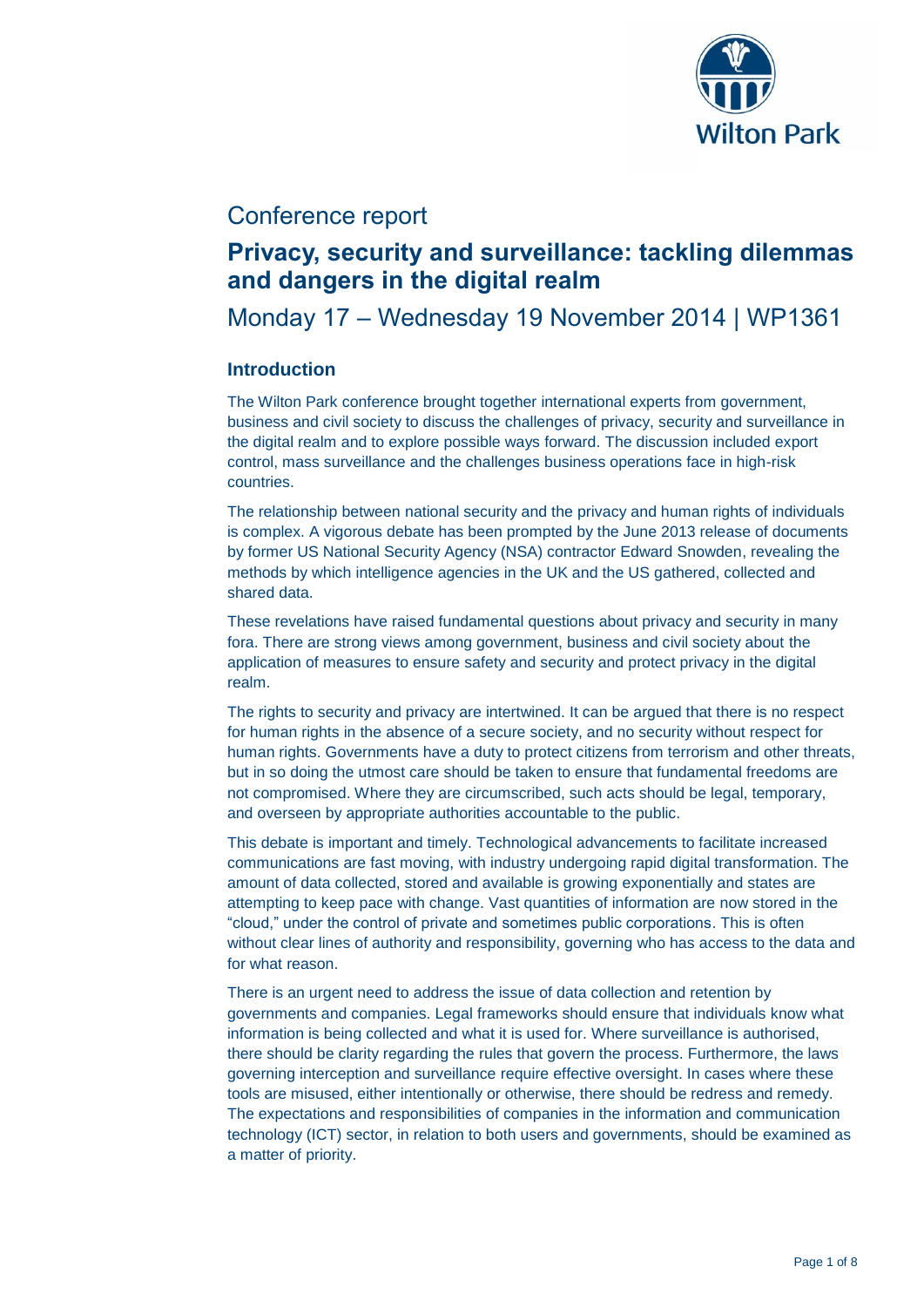### **Key issues:**

" It is unreasonable to assert that users of digital communications have automatically forfeited their right to privacy"

 A division of the world into "good" and "bad" countries is unhelpful and should be avoided. Human rights are universal and international standards, in particular peremptory norms, apply to all states. Every state has the obligation to respect, protect and fulfil human rights. On the other hand, there is a clear demarcation between "open" and "closed" states and this distinction is a real one in the human rights and ICT debate.

- It is unreasonable to assert that users of digital communications have automatically forfeited their right to privacy. This is highlighted in reports by the former UN High Commissioner for Human Rights and the UN Special Rapporteur on the promotion and protection of human rights and fundamental freedoms while countering terrorism. The UN reports also observe that the use of mass surveillance technology effectively undermines the right to privacy of communications on the internet.
- In the UK, there is not yet a definition of mass surveillance or bulk access of digital communications and the law regarding bulk data collection and storage by the intelligence agencies is unclear. Large scale interception or surveillance of private communications should be in the public interest and proportionate to the threat. However, proportionality cannot be tested in the absence of a public justification of the operation; without transparency, public oversight cannot be meaningful.
- While the discussion on surveillance and appropriate oversight is taking place in the US and Europe, there are many countries where there is no public dialogue. In many states there is neither the political will nor safe space for stakeholders to debate the issues freely. However, open discussions about surveillance reform and oversight in Europe and the US could have a positive influence on the global discourse.
- Surveillance technologies created and manufactured in Europe have been used by governments with a poor record on human rights. The cost of conducting surveillance and collecting data has fallen and the technology is now more accessible and affordable. As a result, more states now have the technical capability to conduct surveillance- a power which few countries are likely to rescind.
- It is widely felt that export controls and regulations governing the sale of surveillance technology are being outpaced by technological developments. National and regional bodies, including the European Union, will need to act swiftly in order to update regulations governing surveillance exports.
- Companies and governments need to be more transparent. There is a view that corporate transparency reporting could be more effective and meaningful, and that governments should be consistent in releasing transparency reports.
- Governments developing an effective multidisciplinary approach to address surveillance, privacy and human rights should include the judiciary, parliamentarians, technologists, corporations, and the human rights community.

### **Context and challenges for governments**

1. Surveillance powers in the UK have generated much discussion in recent months. The Regulatory Investigatory Powers Act (RIPA) of 2000 is a key piece of legislation governing surveillance in the UK. Part 1 of the Act (which deals both with interception and communications data) is currently undergoing review. The Snowden revelations and resultant litigation have raised public awareness of the application of powers under the Act. There is a view that the UK Government would not have revisited these powers had it not been for Snowden and the April 2014 judgement of the European Court of

"…more states now have the technical capability to conduct surveillance…"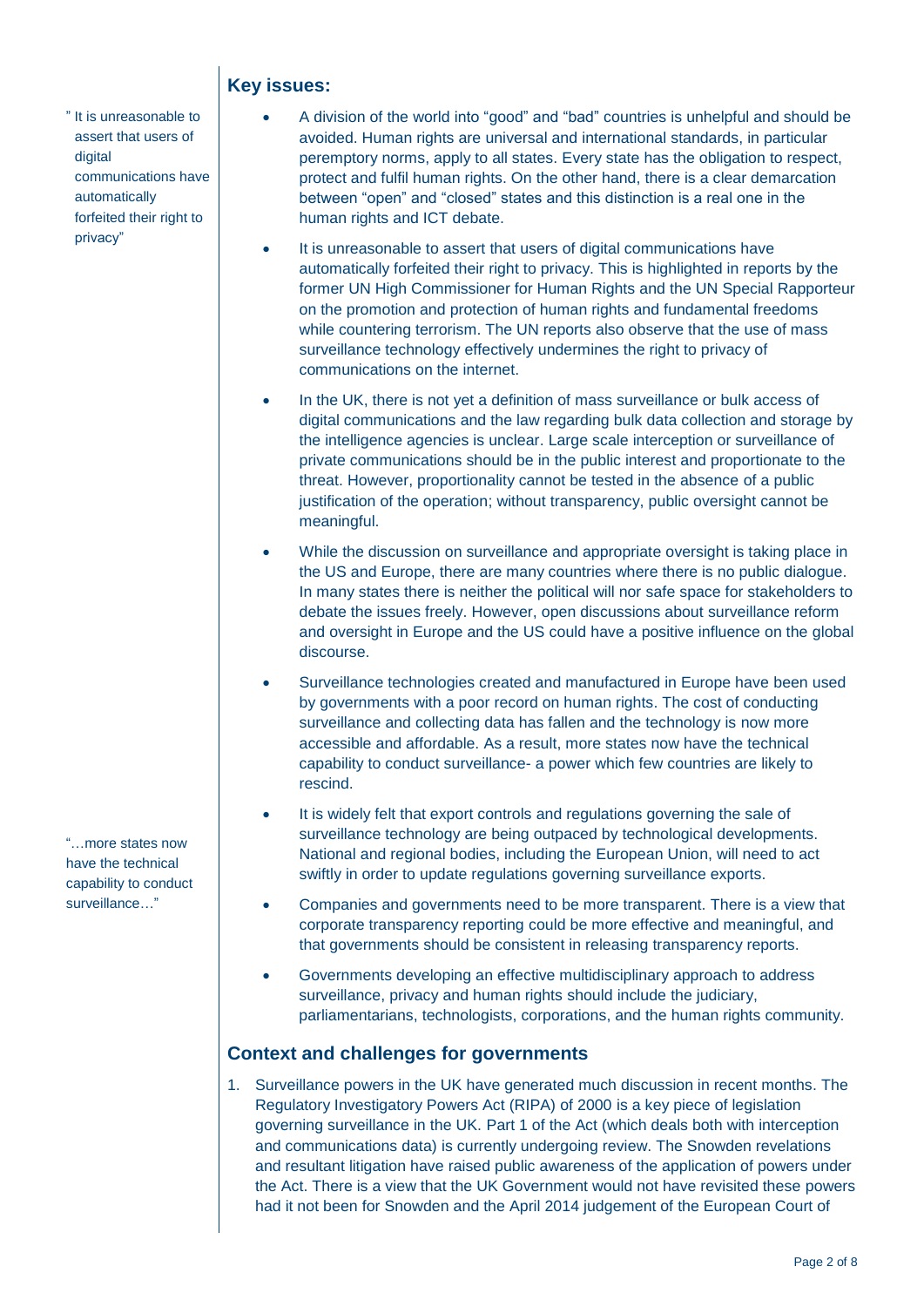Justice. The ruling declared the European Commission Data Retention Directive invalid thereby invalidating UK regulations mandating data retention by communications providers.

- 2. The introduction of the Data Retention and Investigatory Powers Act (DRIPA) on an emergency timetable is seen as a response to the European ruling. The accompanying conditions include an independent review of the new Act and of the RIPA.
- 3. The UK's definition of mass surveillance is much debated. It is argued that bulk access of digital communications constitutes mass surveillance and is therefore a violation of privacy. Others argue that the act of bulk access or bulk data collection is being carried out by a machine programmed to discard irrelevant data and therefore does not constitute surveillance: arguably surveillance only occurs when information is being viewed by a human being.
- 4. Bulk access to digital communications can be seen as a direct challenge to Article 17 of the ICCPR (the right to privacy). Targeted surveillance depends on prior suspicion and, in the UK, requires executive prior authorisation. Under British law, all warrants signed to permit lawful interception should meet the test of proportionality. It is argued that mass surveillance/bulk access cannot meet the proportionality test. Assertions by the intelligence services that bulk collection contributes to counter-terrorism strategy should not therefore be regarded as a legal justification. Legal procedures should be subject to proper scrutiny and legislative processes, open and accountable through parliamentary debate.
- 5. There is an important distinction between communications data and content, governed by two separate authorisation regimes in the UK. Agencies can obtain communication data through self-authorisation dependent on internal checks and balances. However, access to the content of communications, requires proper authorisation in the form of a warrant signed by the Home Secretary. Data encryption has made it more difficult for intelligence agencies to access the content of messages and calls. At the same time, considerable metadata is available from "apps" and electronic devices, through location information and "cookies" which companies retain. In another example, the content of a journalist's communications becomes public when the article is published, however the information source may be confidential. There are concerns that access to communications data may allow intelligence agencies to identify journalistic sources.
- 6. In general, the intelligence agencies respond to queries of this nature by neither confirming nor denying (NCND). Whilst acknowledging the need to keep some information secret eg operational activities and the identity of agents, there is a view that, under some circumstances, the agencies should go beyond the NCND default, in order to ensure meaningful accountability.
- 7. The distinction between internal and external communications is an important one in that the classification impacts the grounds by which interception can be used under RIPA. This has implications for governments and for business.
- 8. The role and remit of the security apparatus is much debated. Who is it designed to serve: should it be affording protection to non-citizens as well as citizens? And how does this align with international human rights law founded on the premise that all persons should enjoy human rights without discrimination.
- 9. Global practice regarding privacy protection for nationals and non-nationals and for those within and outside state jurisdiction is inconsistent and the legal obligations of states are unclear.
- 10. The issue of extraterritorial enforcement is to be explored through the work of the UK's recently appointed Special Envoy on intelligence and law enforcement data sharing.
- 11. Some countries have robust statutory oversight of intelligence agencies, however this needs to be underpinned by effective framing, interpretation and implementation of the rules on interception. The data flowing through networks will continue to increase, as

"Legal procedures should be subject to proper scrutiny and legislative processes, open and accountable through parliamentary debate."

"…under some circumstances, the agencies should go beyond the NCND default, in order to ensure meaningful accountability"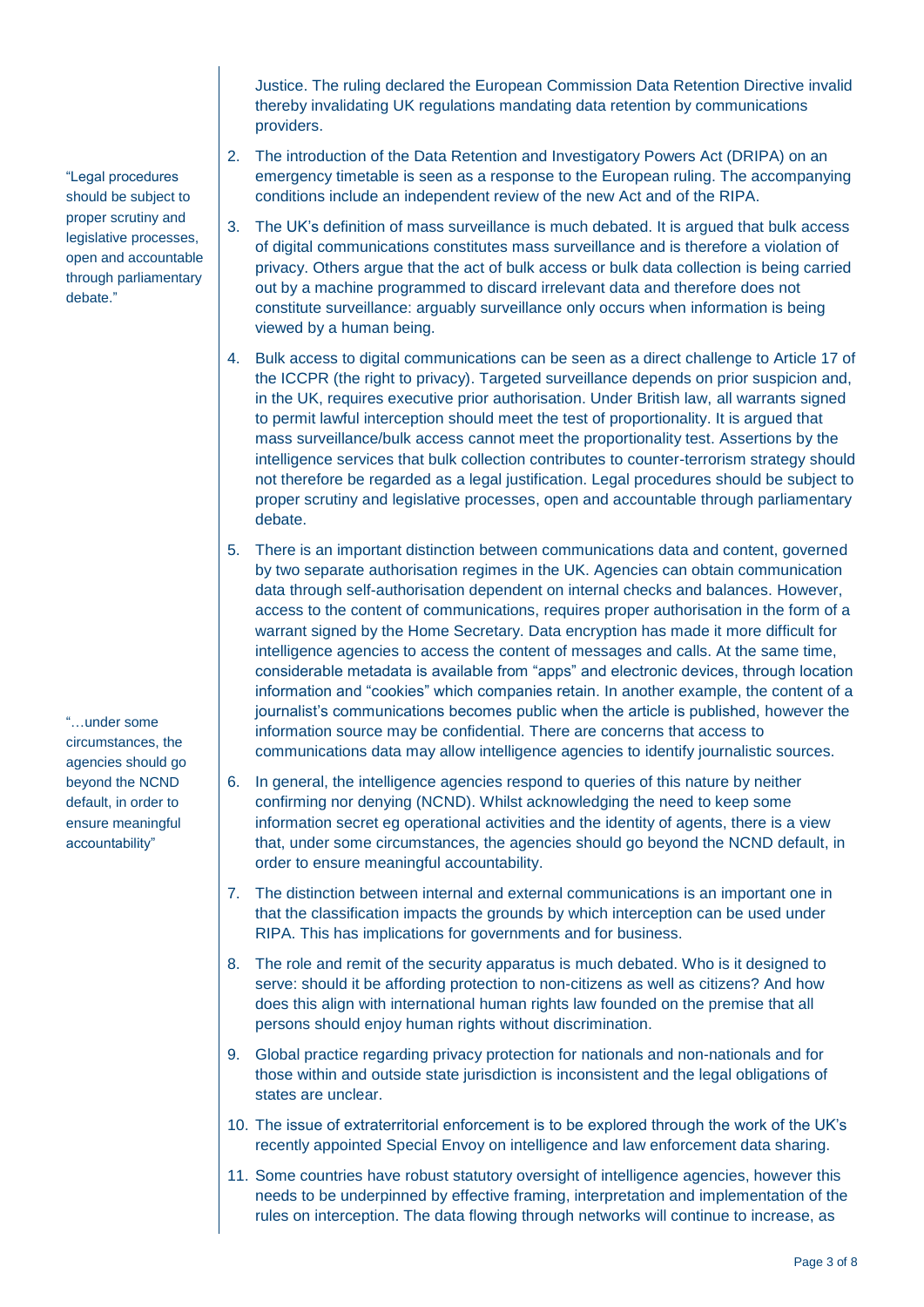"In the worst case scenario, bulk access of digital communication could result in repeated tapping of data on a global basis"

"The discussion on surveillance and privacy should be seen in the context of wider threats to freedom of expression"

"...in some countries almost 50% of GDP flows through mobile money transfers…"

"Extraterritoriality is a key concern for business…"

will the ability to process, sift, record and store this information. The nature of the Internet is such that multiple parties from a range of countries will be able to collect data on individuals. National laws designed to protect people within a country's jurisdiction will apply to some agencies but may not constrain all actors, including nonstate. In the worst case scenario, bulk access of digital communication could result in repeated tapping of data on a global basis.

*The Impact of the Surveillance Debate Outside Europe and the USA*

- 12. There is discourse in the United States and Europe about the role of intelligence agencies, surveillance, and the relationship with the private sector. However, there are regions of the world where this discussion is not possible and many governments do not engage in the debate.
- 13. The UK is engaged in discussion regarding the reform of RIPA. In comparison, there are countries that do not have oversight or appropriate checks and balances; in some cases, there are no legal provisions at all. Lawful interception is based on lawful authority. However, laws in many jurisdictions may be inconsistent with international standards.
- 14. The discussion on surveillance and privacy should be seen in the context of wider threats to freedom of expression in many parts of the world. State and corporate control can include network disconnection and other censorship practices, such as blocking or removing content from the web in order to curb dissent.

#### **Context and challenges for business**

- 15. Business needs to ensure respect for customer privacy in order to maintain the trust of service users. It is also in a company's commercial interest to enable communication: the more people transmit data, the better it is for businesses. However, there has been a reduction in the level of trust in ICT companies.
- 16. It is argued that the increased collection of user data by companies will prompt intelligence agencies to want greater access. What limits are companies setting so that they do not collect unnecessary data? For example, in some countries almost 50% of GDP flows through mobile money transfers. Routine interception and tracking of transfers would expand surveillance capability beyond the capacity of current communications data.
- 17. The issue goes beyond ICT companies. Many industries are undergoing a digital transformation, increasingly relying on digital tools and features in products and services as a key component of business. This has increased access to consumer data for corporates who may not have appropriate protocols in place. Established ICT companies could play a role in educating the next generation of tech companies about the risks from a human rights perspective.
- 18. The surveillance capabilities of countries are increasing, as barriers to access and affordability decrease. Furthermore, the regulations governing export control of surveillance and related equipment are complex and classified on particular technical features, making the process difficult to follow. In addition to the export of sophisticated equipment, companies may provide installation, training and tailored services taking into account different infrastructures for overseas clients, all of which can have human rights implications.

#### *Extraterritoriality*

19. Extraterritoriality is a key concern for business, particularly with regard to the complex routing of Internet communications and the classification of internal and external communications. For example, a warrant requesting access to a user's communications may be valid in the country of issue, but may conflict with laws in the home state of the company.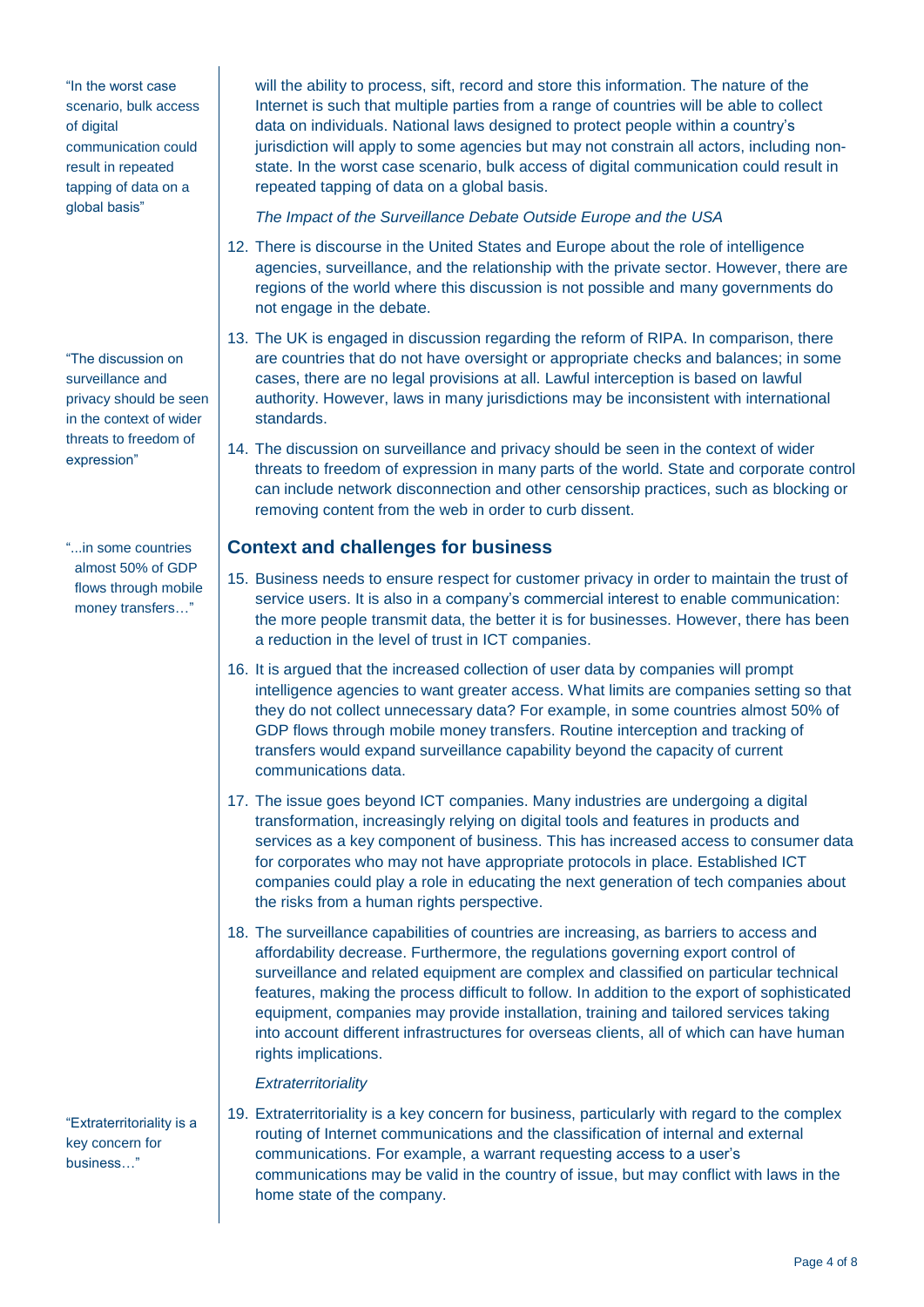"…it is not possible to create a technological "back door" that could only be used by security agencies."

"…the case against the Zero 9 bloggers in Ethiopia includes the evidence that they received training on encryption tools…"

"…some writers and journalists are selfcensoring their work due to concerns that they may be under surveillance."

- 20. The extraterritoriality impact of DRIPA has not yet been put to the test in the UK. In the US, a case in the New York Second Circuit of Appeals concerns the dispute following a US warrant served on Microsoft ordering the company to produce user email content even though it was stored exclusively in Ireland. Microsoft argues that the US warrant does not compel the company to hand over data stored in a foreign jurisdiction. The judgement of this case could have global implications.
- 21. There is some reluctance to use Mutual Legal Assistance Treaty (MLATs), as they are cumbersome and slow. It is argued that the process could be improved if there was the political will to do so. There are concerns that some governments have obtained information from a company's servers without proper authorisation and that this has come about due to the slow process of MLATs and the use of technology, such as spyware, to bypass MLATs altogether. There is a strong view that it is not possible to create a technological "back door" that could only be used by security agencies. This entry point would be vulnerable to exploitation by other governments, criminals or other non-state actors.

#### **Context and challenges for civil society**

- 22. The space for civil society to act has been shrinking. Laws are being passed in some countries to curb the activities of NGOs and activists. Civil society groups also face resource limitations: these constraints are not just financial, but also technical and many groups need technical assistance and training. In many cases, the personal security of individuals is under constant threat.
- 23. In order to secure their communications, several civil society groups have chosen to encrypt. However, some governments view this with suspicion. For example, one of the charges in the case against the Zero 9 bloggers in Ethiopia includes the evidence that they received training on encryption tools and that they had reached out to international NGOs for advice.
- 24. There are differing views on privacy rights: some governments believe that these rights are not infringed unless the data is reviewed by a human being. It is also suggested that civil society should test if data collection causes any harm. Research from Human Rights Watch<sup>1</sup> has found that some writers and journalists are self- censoring their work due to concerns that they may be under surveillance. There are indications that this practice is not confined to non-democratic countries. Human rights groups have noted the impact on journalists whereby some sources are unwilling to speak or be approached, as they fear discovery.
- 25. It is challenging to demonstrate the harm of data collection on individuals: there are relatively few cases by which academics and civil society groups concerned with privacy and other human rights are able to illustrate the serious impact surveillance can have on the public. For example, the phone-hacking case in the UK prompted limited public outcry to the revelation that a number of celebrities' voicemails were hacked by tabloid journalists. Public opinion changed to outrage when it emerged that the voicemail of murdered schoolgirl Milly Dowler had also been hacked.

### **Improving transparency**

26. Transparency is a key component of transactions based on trust: companies and governments should be able to assure citizens that their data is secure. In Estonia, the identity of the individual is core to online security. The government is the guarantor of online transactions and citizens give their consent for different organisations to access their data. Estonian citizens can view online lists indicating who has accessed different databases with their personal information. Unauthorised access is investigated and

<sup>1</sup> Human Rights Watch (2014) *With Liberty to Monitor All: How Large-Scale US Surveillance is Harming Journalism, Law, and American Democracy* Available at*:*  <http://www.hrw.org/reports/2014/07/28/liberty-monitor-all>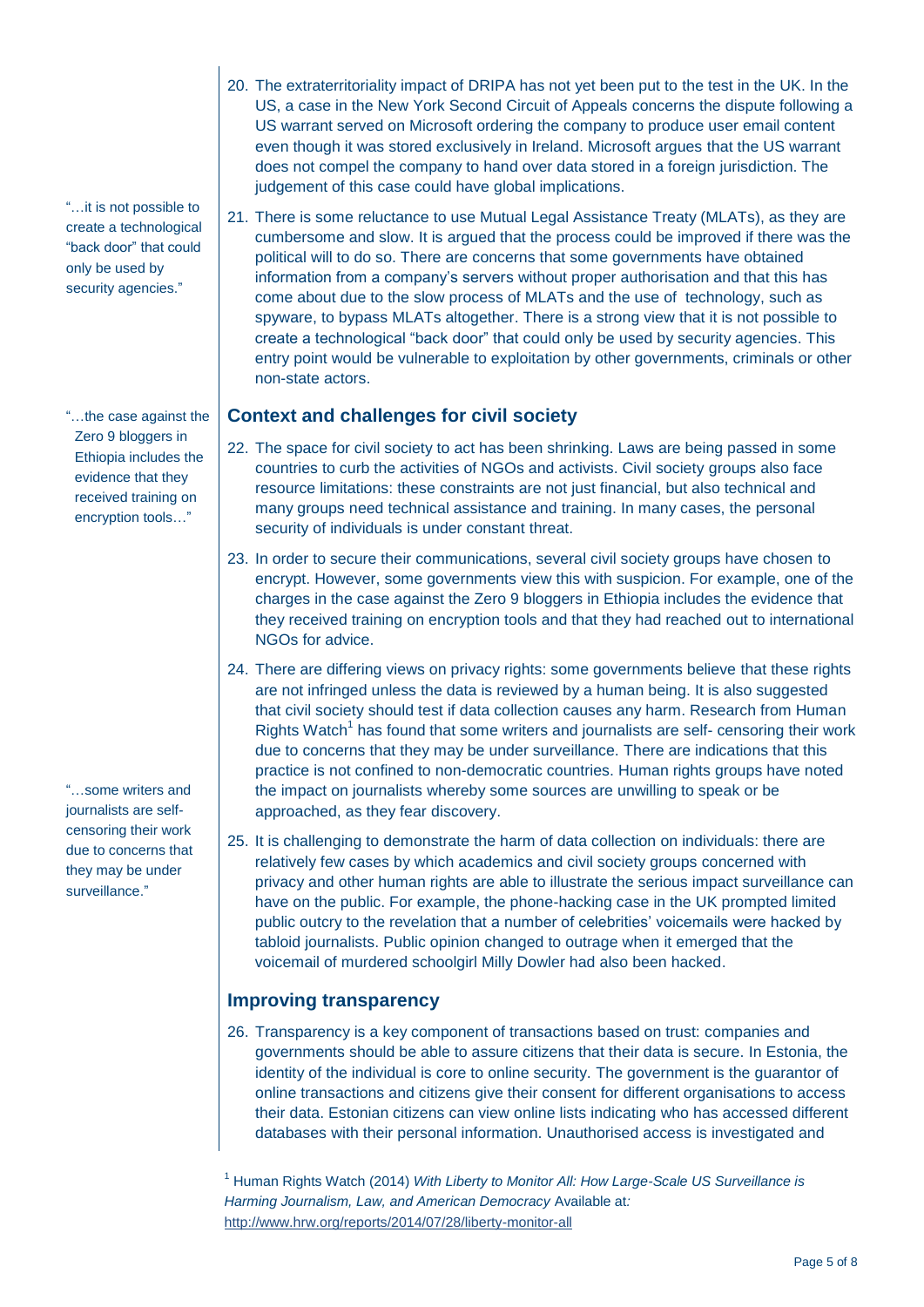"Many laws regarding surveillance are opaque and states are increasingly requesting direct access to networks"

" …best practice is embodied by a robust oversight mechanism that includes strong investigatory powers, democratic accountability and the availability of redress."

citizens are guaranteed redress in order to maintain the relationship of trust.

- 27. Many laws regarding surveillance are opaque and states are increasingly requesting direct access to networks. Companies that aspire to transparency through statistical reporting of such requests are sometimes prevented by law from publishing this information.
- 28. Given that the general public remains largely unaware of surveillance laws and capabilities, companies can play a role in addressing the asymmetry of information. The Vodafone Law Enforcement Disclosure Report $^2$  is a good example, in that it outlines relevant laws in different jurisdictions. A logical next step would be for companies to advise users of government requests for access to their data.
- 29. It has been proposed that more governments could issue transparency reports. However, companies have commercial drivers regarding their relationship with users that do not apply to governments in the same way. Government dialogue on surveillance is largely driven by security concerns including anti-terrorism policies.
- 30. It is difficult to compare transparency reports: governments and corporates calculate and record statistics in different ways. This disparity means, for example, that the aggregated statistics of all company reports may not equal the figure of government requests. Consistency of recording is essential for clarity and transparency as well as effective policy development.

#### **What does best practice look like?**

- 31. In the view of many, best practice is embodied by a robust oversight mechanism that includes strong investigatory powers, democratic accountability and the availability of redress. Among the models regarded as noteworthy is the best practice compilation in the 2010 report by the Special Rapporteur on the promotion and protection of human rights and fundamental freedoms while countering terrorism<sup>3</sup>. The rules and regulations governing lawful interception in Croatia have been singled out as a good example, as has the oversight mechanism in Canada. The Netherland's intelligence oversight body, Commissie van Toezicht betreffende de Inlichtingen-en VeiligheidsDiensten (CTIVD) published a report<sup>4</sup> on the processing of telecommunications data in 2013, is also well regarded.
- 32. The International Principles on the Application of Human Rights to Communications Surveillance (known as the Necessary and Proportionate Principles<sup>5</sup>), endorsed globally in May 2014 by 500 civil society organisations, elected officials and political parties and academics are cited as another example of good practice.
- 33. Following the UN Resolution, adopted in 2013, on the right to privacy in the digital age<sup>6</sup>, the chief sponsors of that resolution, Brazil and Germany, proposed a new text, which

<sup>2</sup> Available at:

3 A/HRC/14/46 17th May 2010 *Compilation of good practices on legal and institutional frameworks and measures that ensure respect for human rights by intelligence agencies while countering terrorism, including on their oversight.* Available at:

http://www.dcaf.ch/content/download/73465/1123242/version/1/file/A\_HRC\_14\_46\_english.pdf

- <sup>4</sup> Available at: http://www.ctivd.nl/?download=Report 38 processing telecommunications data.pdf
- <sup>5</sup> Available at: https://en.necessaryandproportionate.org/

 $6$  A/RES/68/167 18<sup>th</sup> December 2013

http://www.un.org/ga/search/view\_doc.asp?symbol=A/RES/68/167

http://www.vodafone.com/content/sustainabilityreport/2014/index/operating\_responsibly/privacy\_and\_ security/law\_enforcement.html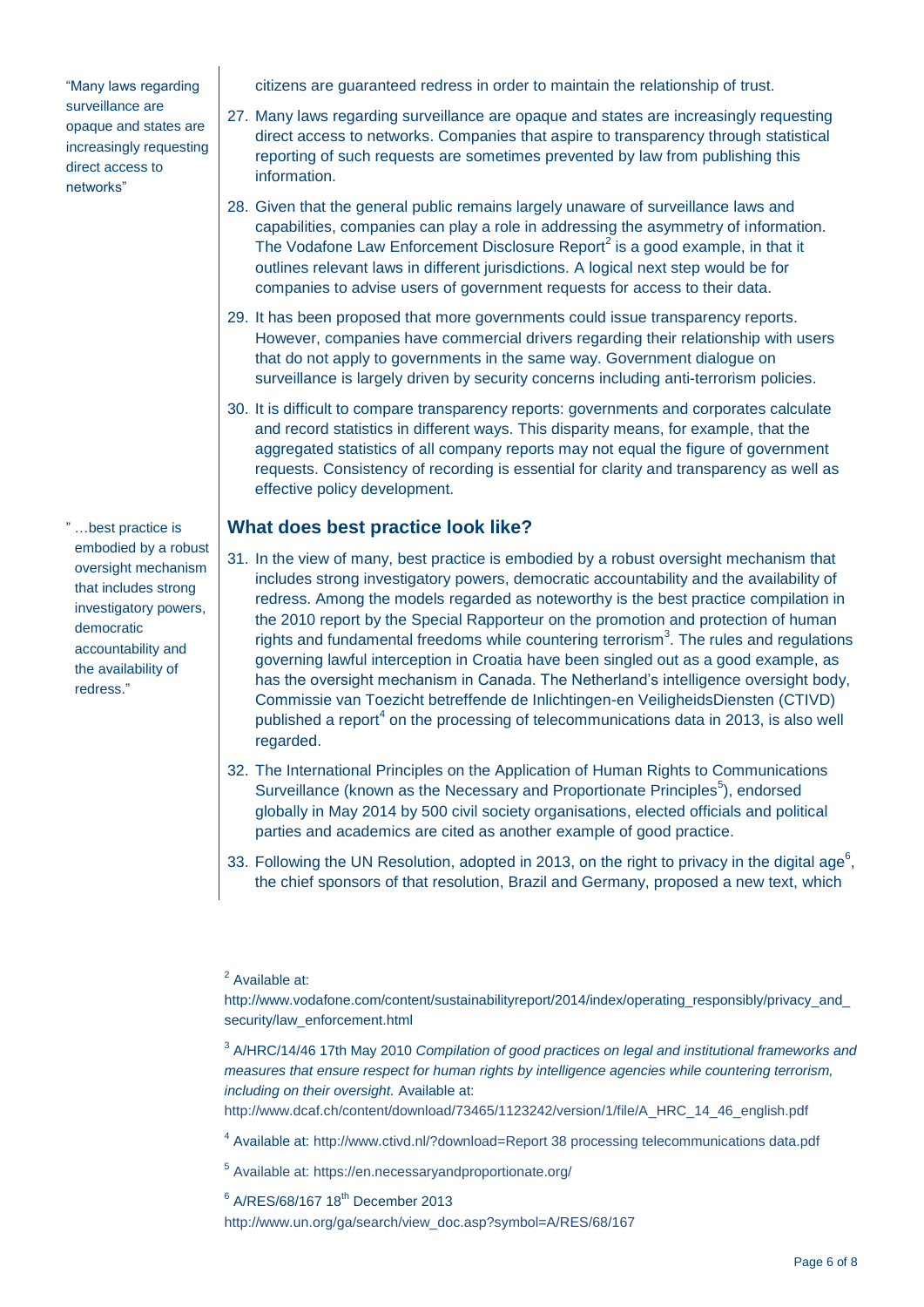was adopted in November 2014 (subsequent to the Wilton Park conference<sup>7</sup>). It states that the legal framework of surveillance should be clear and publicly accessible, refers to the interception of metadata as a highly intrusive act, and recommends that individuals whose right to privacy has been violated by surveillance should have access to remedy. The resolution also asks the UN Human Rights Council to consider appointing a UN Special Rapporteur on the Right to Privacy.

#### **How can a company use its leverage effectively?**

- 34. The UN Guiding Principles for Business and Human Rights call upon companies to use their leverage to improve the human rights situation where they operate. In some cases, this may mean that a company should withdraw from the country and there is much debate about the circumstances that would trigger this decision. In general, business people will assert that the technology brings about significant economic and societal benefits and therefore companies should stay and engage. Withdrawal from a country is unlikely to resolve the human rights situation and positive transformation is more likely if companies remain engaged and push for reform.
	- 35. There are concerns that international companies operating overseas do not always apply international standards. Corporates operating in Africa and Central Asia have been particularly criticised. In response, business representatives say that they are often constrained due to the risk to operating licenses and to staff on the ground. In some countries, if the company does not comply with government requests, there may be legal or other consequences for senior management and staff, including threats of imprisonment. International companies appear to have greater leverage: there are a number of examples whereby a refusal to comply with state requests has been followed by a legal challenge to the government. National companies are less likely to take this course of action.
- 36. The UN Guiding Principles on Business and Human Rights provide a common language and standards by which all stakeholders can discuss the issues. There is a general view that new guidelines are unnecessary and that the focus should be on the implementation of existing frameworks and ways in which they can be applied, calling business to account regarding their human rights policies and processes. The Guiding Principles assist civil society to ask specific questions about how a company identifies and assesses risk. They also provide a framework by which a company can structure the response.
- 37. Human rights impact assessments need to be confidential, however verification of the assessment by a third party would do much to legitimise the process. For example, members of the Global Network Initiative (GNI) members could be engaged: they already undergo third party assessment on the implementation of GNI's Principles.
- 38. The Freedom Online Coalition could play a role in helping members draft appropriate laws regarding interception of communications.

### **Proposed policy recommendations:**

- Mass surveillance and bulk collection of data need to be defined.
- The criteria for permitting export of surveillance technology and equipment should change and be made consistent with states' human rights obligations and standards, and encompass up-to-date technology.
- Mutual Legal Assistance Treaty (MLAT) process should be reformed.
- Governments should explore the possibility of notifying people who have been surveillance targets after the fact.

 $7$  A/C.3/69/L.26/Rev.1 19<sup>th</sup> November 2014 http://www.un.org/ga/search/view\_doc.asp?symbol=A/C.3/69/L.26/Rev.1

"The UN Guiding Principles on Business and Human Rights provide a common language and standards"

"There are concerns that international companies operating overseas do not always apply international standards"